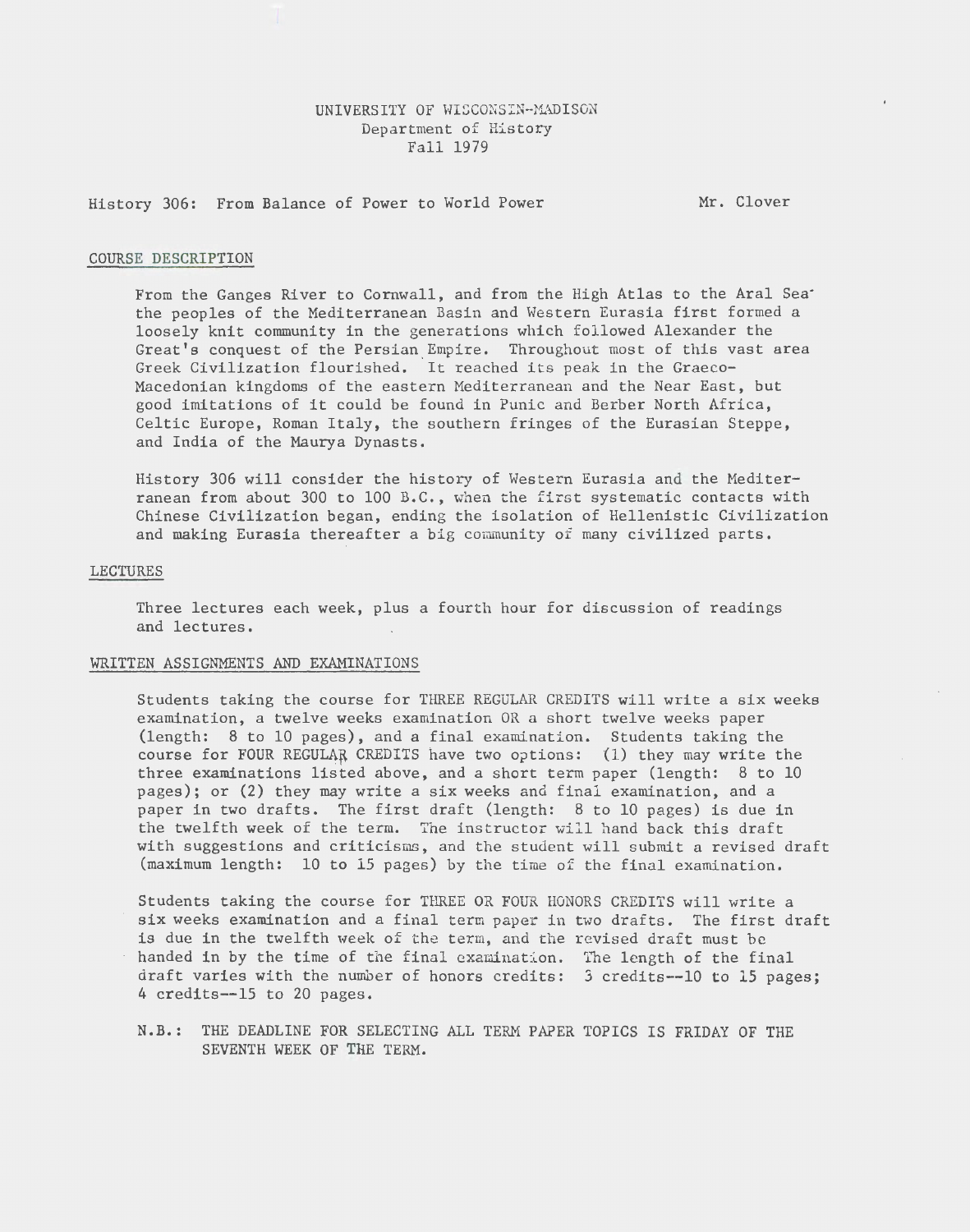History 306 Fall, 1979 Mr. Clover

#### GRADING SYSTEM

| 3 regular credits: 6 weeks exam 30%, 12 weeks exam 35%, final exam 35% of  |
|----------------------------------------------------------------------------|
| of final grade.                                                            |
| 4 regular credits: 6 weeks exam 30%, 12 weeks exam or paper 35%, final     |
| exam and paper 35% of final grade.                                         |
| 3-4 honors credits: 6 weeks exam 30%, first draft of term paper 35%, final |
| draft 35% of final grade.                                                  |

#### READING LIST

|  | Symbols used: * required purchase, available at the bookstores<br>% recommended purchase, available at the bookstores |
|--|-----------------------------------------------------------------------------------------------------------------------|
|  | # on three-hour reserve in H.C. White, no. 1191                                                                       |
|  | & on reserve in the Kohler Art Library of the Elvehjem Museum of Art                                                  |
|  | \$ on reserve in the History Library, 4257 Humanities; open weekdays                                                  |
|  | $9:30-12:30$ , $1:30-3:30$ .                                                                                          |

- \*# W. H. McNeill, THE RISE OF THE WEST, University of Chicago/Phoenix Paperback P 385.
- \*# Nora Chadwick, THE CELTS, Viking-Penguin/Pelican Paperback.
- \*# R. M. Errington, DAWN OF EMPIRE: ROME'S RISE TO WORLD POWER, Cornell Paperback CP 128.
- \*# W. W. Tarn, HELLENISTIC CIVILIZATION, New American Library Paperback.
- \* J. B. Bury, et al., THE HELLENISTIC AGE, Norton Library Paperback N 544.<br>\*# R. Thapar. HISTORY OF INDIA, VOLUME I. Viking-Penguin/Pelican Paperback.
- R. Thapar, HISTORY OF INDIA, VOLUME I, Viking-Penguin/Pelican Paperback.
- %# A. Momigliano, ALIEN WISDOM: THE LIMITS OF HELLENIZATION, Cambridge University Press (hardback).
- %# OLD TESTAMENT OF THE JERUSALEM BIBLE, IV: PROPHETS THROUGH MALACHI Doubleday Image Paperback D 314.
- %# Plautus, POT OF GOLD AND OTHER PLAYS, Viking-Penguin Paperback/Penguin Classic.
- # J. M. Abun-Nasr, A HISTORY OF THE MAGHRIB, Second Edition, Cambridge University Press Paperback.
- # R. Grousset, THE EMPIRE OF THE STEPPES, Rutgers University Press.
- %# T. Kinsella (tr.), THE TAIN: TRANSLATED FROM THE IRISH EPIC TAIN BO CUAILGNE, Oxford University Press Paperback.
- # W. T. deBary (ed.), SOURCES OF INDIAN TRADITION, VOLUME I, Columbia University Press Paperback.
- & M.A. R. Colledge, PARTHIAN ART, Cornell University Press, 1977.
- & J, J. Hatt, CELTS AND GALLO-ROMANS, Hippocrene Books.
- & J. Charbonneaux, HELLENISTIC ART, "Arts of Mankind," Braziller.
- & M. Wheeler, FLAMES OVER PERSEPOLIS, Reynal.
- \$ G. S. Olmsted, "The Gundestrup Version of Tain Bo Cuailnge," ANTIQUITY,  $L(1976)$ , 95-103.
- \$ "The Golden Nobles of Shibarghan," TIME MAGAZINE, Vol. 114, No. 1 (July 2, 1979), 52-53,